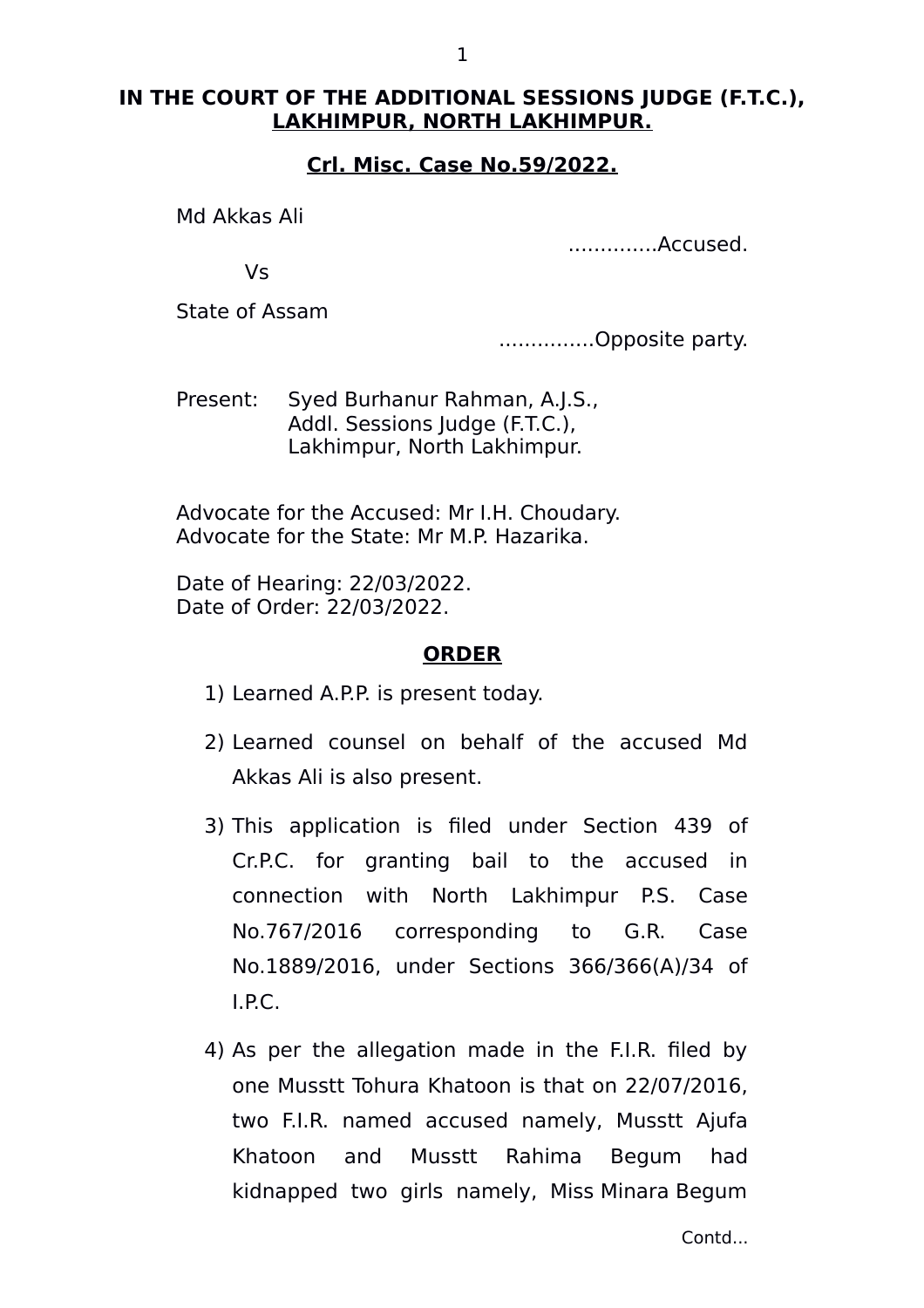(daughter of the informant) and Miss Muharjan Begum (daughter of the present accused Md Akkas Ali).

- 5) Learned counsel on behalf of the accused Md Akkas Ali has submitted that after 6 years of filing of the F.I.R. suddenly police had arrested the present accused on 10/02/2022. Moreover, the daughter of the present accused was actually kidnapped, therefore he is nowhere connected in the alleged offence as stated in the F.I.R.
- 6) Today, the matter is fixed for C.D., but this Court has not received any case diary till second half of the day. Besides that 2 other dates i.e., 15/03/2022 and 10/03/2022 were fixed for case diary. Therefore, on 3 consecutive dates the authority has failed to produced the case diary before this Court.
- 7) As the accused Md Akkas Ali is languishing in jail since 10/02/2022 and also the fact that his own daughter was allegedly kidnapped in the year 2016, this Court is of the considered opinion that the benefit of bail under Section 439 of Cr.P.C. may be granted to the present accused.
- 8) Accordingly, the petition is **allowed** and the accused namely, Md Akkas Ali is allowed to go on bail of Rs.20,000/- (rupees twenty thousand) only with one surety of the like amount to the satisfaction of the concerned Court. However, the following bail conditions are imposed:

Contd...